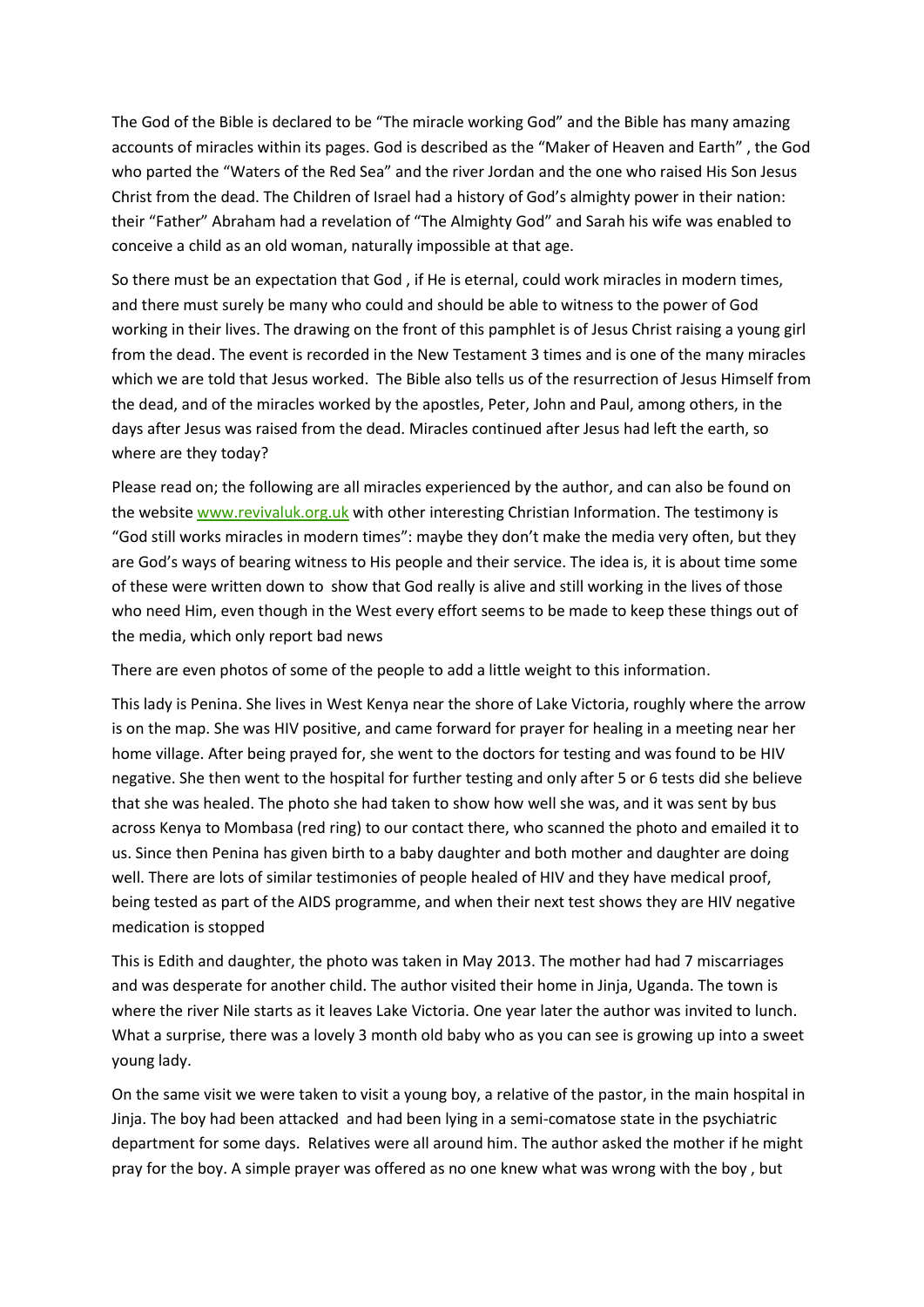that God would sort out the problem. The boy was taken to Kampala , the capital of Uganda, tests were carried out and nothing was found to be wrong. The young boy made a rapid recovery. Back in the UK, a young child, a relative of the author, had an inherited problem with fluid in her eyes, the ducts which take the fluid away being narrow or blocked. The child was prayed for and one eye immediately resolved but the other was the same. After prayer and fasting the condition in both eyes disappeared. Another relative had had to have surgery to resolve their eye problem.

Bungoma is a town and district in Western Kenya where the author has had the privilege to work over many years . Here are some of the many miracles worked in that area over those years. The daughter of the hospital doctor had sickle cell disease, like many children in Africa. It is an incurable inherited illness which affects the shape and function of the red blood corpuscles. Children are usually weak and sickly and die at a young age. The child was prayed for, she immediately jumped out of her mother's arms and has been well ever since that day. The doctor himself had a breakdown due to overwork some years later but recovered very quickly after prayer. There were times when he prayed for people in his hospital and saw them healed. Sickle cell disease is very common in that part of Kenya and at a meeting in Busia district a lady brought her 3 sons forward at the end of the meeting. She told us that at the last meeting the eldest had been prayed for, was healed and now fine, the middle son was ok, but the youngest also had sickle cell disease. He was prayed for. It was a number of years before the author was in that area again, but the lady was there and testified that her youngest son had also been healed and was doing well. There have been accounts of lots of children with sickle cell disease being healing in various meetings in Africa. In that same meeting a man came for prayer saying he had been unable to have a proper night's sleep for many years, was always troubled and woke up afraid. He was prayed for and an email from the pastor told us that he was "Sleeping like a baby" now.

Away from healing but in the same area of Kenya, a lady in a meeting asked for prayer for the return of her husband. She told us he had left 26 years earlier, just after they were married, to look for work. She had not heard of him since. Amazingly, the husband turned up 4 days later, saying he had been working in Tanzania and suddenly had an overwhelming urge to return home. It had taken him 4 days to travel back from Tanzania. There have been other testimonies of similar happenings, with relatives coming back after being away for a long time, but none anywhere near the 26 years.

There is a small village called Sadja near Kilimili in Kenya, where a blind lady asked for prayer. Immediately she told us that she could see, but the author, being unfamiliar with the local dialect, only realised the fact when told by the interpreter. The lady was able to respond to and copy signs made to her. She had had poor mobility too, but when we left she was going round talking to people, able to look them in the eye, with tears in her eyes. It was truly amazing to see the blind receive their sight, just like New Testament times.

This is the author preaching in Usenge some years ago. Usenge is just a little further west from where Penina lives, and from where you can catch a boat to Uganda. After preaching we were asked if they could bring a sick man. Our reply was of course "Yes". He arrived sitting on the carrier at the back of a bike and his legs were like jelly. As we started to minister to him God's power fell and immediately he jumped up and climbed on the platform and started telling of what had happened to him. He told the assembled crowd that he had been unable to walk for many years and had tried the doctor, the witch doctor and every means he could think of to be able to walk again, but God had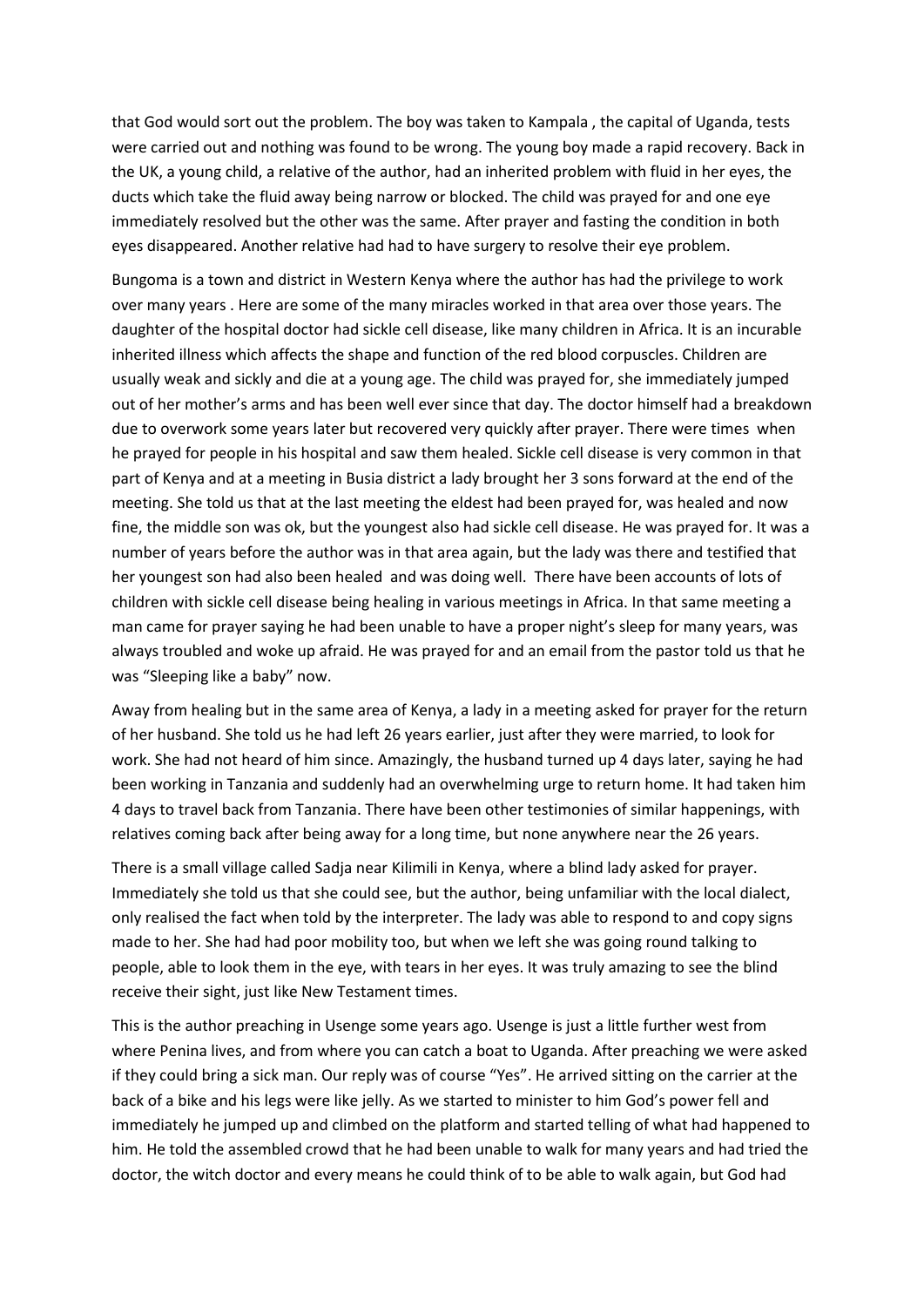just healed him.

Between Usenge and where Penina lives there is a village called Usigu. A splendid orphanage has been built there in recent years by an American group. The author visited there a few times, staying in a small mud house At one meeting a young man, just passing through the village, came with a bad skin disease. The skin was, of course, black but had open sores and rough areas. The author can remember rubbing his hands over the awful areas. As the man went away on his journey after prayer his skin started to heal and soon it was normal. He came specially to visit the author on a later visit to Usigu to show how his skin was completely smooth and healed. It was amazing to be able to feel the smooth skin when on the previous meeting it had been so rough.

One of the problems for a visitor to Africa is not understanding the language, but It seems God has no problem with getting through to peoples' needs, whatever their language. One interpreter was very useful some years ago when he went off to find out why there was such a crowd around a lady. Her hearing had been instantly restored when prayed for, but she was also very ill with AIDS. That was cured too, and she was followed up and was alive and well a good number of years later.

This photo was taken of a young boy and his parents. The young boy was paralysed, from polio we were told, and was placed in front of us in a house. Prayer was made but nothing seemed to happen and we left. The same interpreter as above was there, and when we met him some months later he commented, "You remember praying for Pastor Charles's son? Well, after you left he started to move, then crawl, and then pulled himself up on the chair. He then started walking and now he is fine". Just near that village is a place called Namiende. There is a photo of the church below. Some years ago a meeting was planned but someone had died and, as with all Africans, everyone went to the funeral; so no meeting. Instead we visited the houses in the area; 'shamba' is the name for the plot of land each house stands in. In one house was a dumb girl who was prayed for and started speaking after we left.

Many families world wide suffer when they have a child with some sort of mental illness which makes the child behave in a violent and disruptive way, leaving a legacy of sorrow in the home. One such family lives on the outskirts of Bungoma. The home was visited and, when talking about prayer, the child, then 13 years of age, ran away out of the back door. We prayed and the author was reminded of the account in the Bible where the Lord Jesus prayed for a daughter in her absence, when the mother had come and requested help. So we prayed in faith and, later that week, were informed that the young girl had come home completely normal, much to the relief and joy of her parents.

Can we introduce you to Rispa and her children? Some years before the photo, Rispa had been prayed for following an operation in the local hospital. The surgery had made things worse and she was in constant pain. She was healed immediately and all her pain went away. This is Rispa some years later having been blessed with 2 children. When God does a job he does it properly.

Phares is the son of the Rev Okumu in Bungoma: he had been suffering from amoebic dysentery for weeks and all medical treatment had proved unsuccessful. On the arrival of the author at their home there was a knock at his room door while unpacking. "Uncle please pray for me". Phares was instantly healed and has had no such problem since.

This is Julius who comes from Mount Elgon in Kenya, on the Kenya/Uganda border and over 12,000ft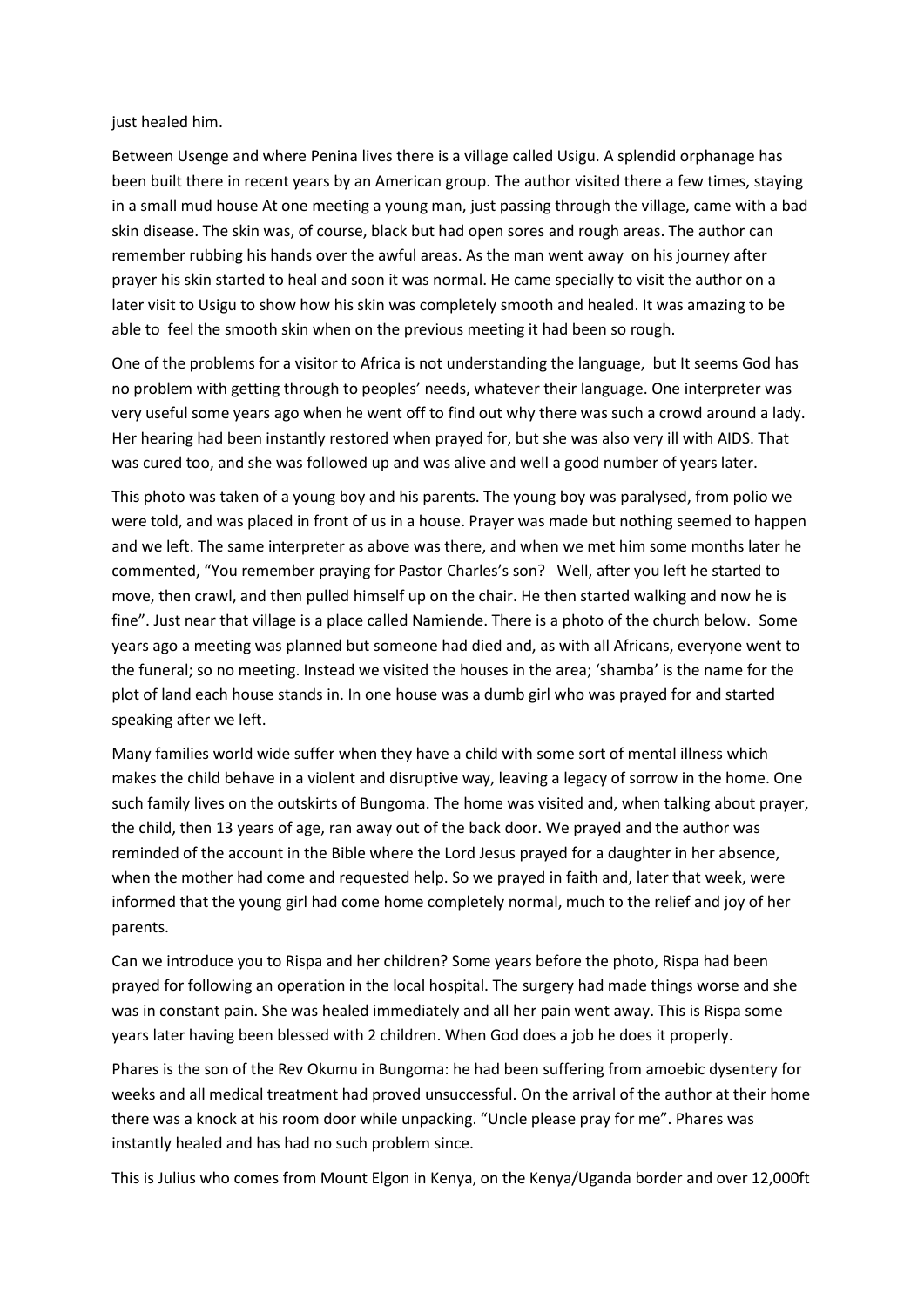high. Julius came to a meeting and came forward for prayer. He was in a bad way with dirty clothes and so on, but he also had very swollen feet and was unable to wear shoes. Julius said "I need to be saved" and was prayed for, but then asked about his feet. So we prayed for his feet also. He was back at the meeting the next day, washed, with clean clothes and with neat moccasin type shoes on his feet. God had shrunk his feet over night. He embarked then on a new life as a Christian, also able to wear normal shoes.

Let's travel into North West Tanzania from the Kenyan border, a quite remote part of the country, very poor, and then into rural areas where there have been no white men before. During the night after a meeting there was a mild earthquake, a bit like the London Underground in the middle of nowhere: one could feel the waves going through the ground. We had a bed full of biting ants afterwards as they were stirred up by the quake. However, lots of miracles had taken place during the meeting in the afternoon. The most amazing was for a beautiful African lady with two large growths, like sausages, hanging from her jaw area, one on each side. She was prayed for, with the request to God that He would just shrink the growths away, and that is just what happened. It took place over the next couple of weeks, much to the joy of all those who watched.

Not far away, in a church further down on the plain, 3 boys with bilharzia were prayed for among many others. Bilharzia is a parasitic larva which gets in through the skin from stagnant water, it then develops in the blood and can be fatal, especially in such a remote area with little access to medicines. The boys were healed when prayed for, and their lives saved.

Nakuru is the main town in the Rift Valley in Kenya and famous for its soda lakes and flamingos. Sadly pollution has reduced the flamingo numbers but they were such a splendid site. A pastor in the town had sickness in his home. All his children were ill with high fever and malaria. The youngest son was in a darkened room as he was quite photophobic. Once we had prayed and dealt with the power of the sickness in the home, the little boy was prayed for. We had then to leave immediately but the little boy, in his woolly hat, came out and waved us goodbye in the bright sunshine. He had been healed instantly. Quite often sickness seems to get into homes and families, especially the children, and people come in a meeting looking to the Lord to meet their need; after prayer everything changes and the children are well again. A lady testified to this in Busia, a place mentioned earlier.

This is a church near Jinja in Uganda not far from where the famous missionary Bishop James Hannington was killed, and is the home of a Nurse Eva who works in Jinja. Her mother was seriously ill and because of an accident someone had with the car we were using, we were not able to visit her mother to pray for her. Her mother was bed-ridden and unable to eat. We prayed instead for Eva, as a surrogate for her mother, in Jinja town about 12 miles away and mum was instantly healed. This photo was taken next time we visited the church at least 2 years later and mum was alive and well, although sadly a picture of her cannot be found.

In the New Testament, it tells us that special miracles were worked by the apostle Paul, and handkerchiefs over which he had prayed were taken to the sick people, who were subsequently healed. There have been a number of such healings experienced by the author, and this excellent testimony is from England, just to show that miracles work in the UK too. Yes, we are aware that many of the miracles mentioned in this pamphlet are from Africa, as the people there are more open and have little or no alternative but to ask God to heal them. There is no money to pay for medical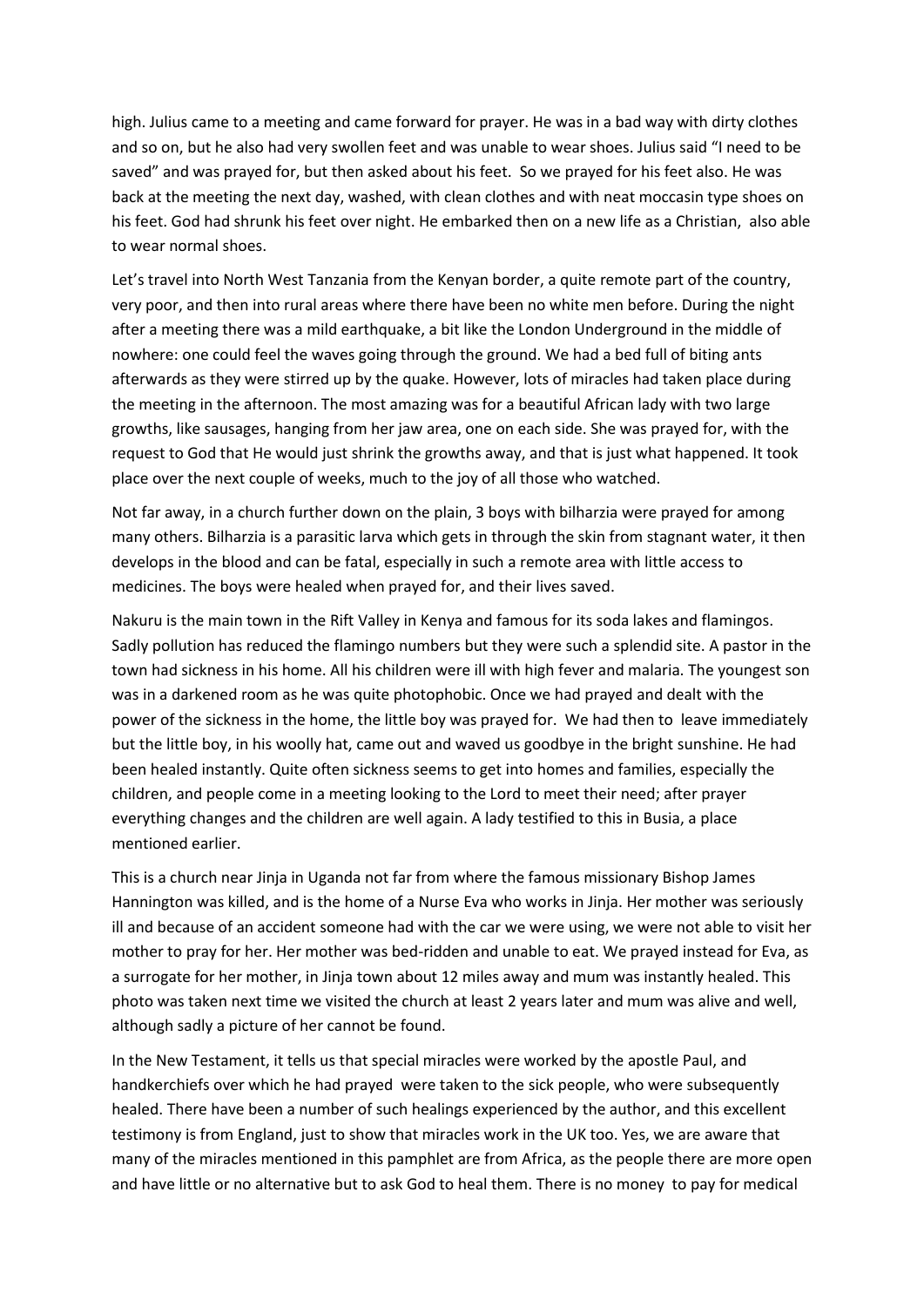treatment, and often treatment is not available in these remote areas.

Our English miracle: the author is a dentist, and a patient rang to ask advice about her daughter who had severe mouth ulceration. The daughter was not a patient and lived in another part of England. All the normal, and less normal, remedies were suggested but had been tried. The healing power of God was mentioned; "We could pray and send a handkerchief" This was done and the daughter was advised to sleep with the handkerchief under her pillow. Her ulceration disappeared and has not returned. The family are not Christians but 'with God nothing is impossible'. Sometimes Christians are too complicated in their minds to be able simply to receive from the Lord Jesus.

A young man in Germany was injured in a car crash and unconscious with brain damage, with no indication of when he would wake up or what the brain damage and the long term effects would be. Prayer was made in England and the young man woke up perfectly normal the next day.

A local elderly lady in our church was in hospital with cancer. She had had an operation but things were not healing, and 4 feet, or over 1 metre, of dressing was required to fill the wound each day. Prayer was made and the next day only 4 inches, or 10 cm, of dressing was required. The lady was healed and went on to live for another 10 or more years in good health.

Why write these things down? The reason is to make people aware of what Jesus Christ can do physically in the lives of many who suffer, not only physically but mentally and spiritually as well. Jesus can resolve every problem, but so often people are looking in all the wrong directions, maybe making excuses for why they don't believe, and won't give God the chance.

It really is remarkable to be there when the blind see. It is highly educational when an old lady comes for prayer with someone to speak on her behalf "She is deaf and won't be able to hear you" and then to be able to talk to the person afterwards as she says, "I can hear so much better when since you prayed for me". It is so encouraging to be in a meeting and hear "Last time you were here I was dying but since you prayed I am fully recovered".

You may think "That is ok for you but you have never had the problem yourself". Not true, the author was healed of a trapped nerve in his arm which was affecting his whole career as a dentist, healed just praying and crying out to God. But more poignant for us was our daughter Julie, who developed juvenile arthritis as a child, and due to all the stiffness in her joints could barely move at times. The doctors told Julie and my wife that she must never expect to be normal, and would more than likely spend her life in a wheelchair. Julie's response as a young child was, "I want to believe Jesus". Through persistent prayer our daughter was healed over a period of time, and eventually rowed for her university , climbed Mount Kenya, skied and competed in triathlons. It really has to work when it is in your own home.

All these miracles have been witnessed in the past 30 years, and even on a visit to Uganda in November 2013 there are testimonies of healings, one man with a tumour being healed, among many. It has to be real, but not only are there healings, but lives are changed, marriages put right, people are freed from fear, depression and other things that trouble them in their lives. When people came to Jesus He healed them all, and therefore there are no limits to what is possible with God, the limits are in our hearts and our thinking.

Some years ago, open air meetings were carried out in Pondemali, a slum area of Nakuru. See the